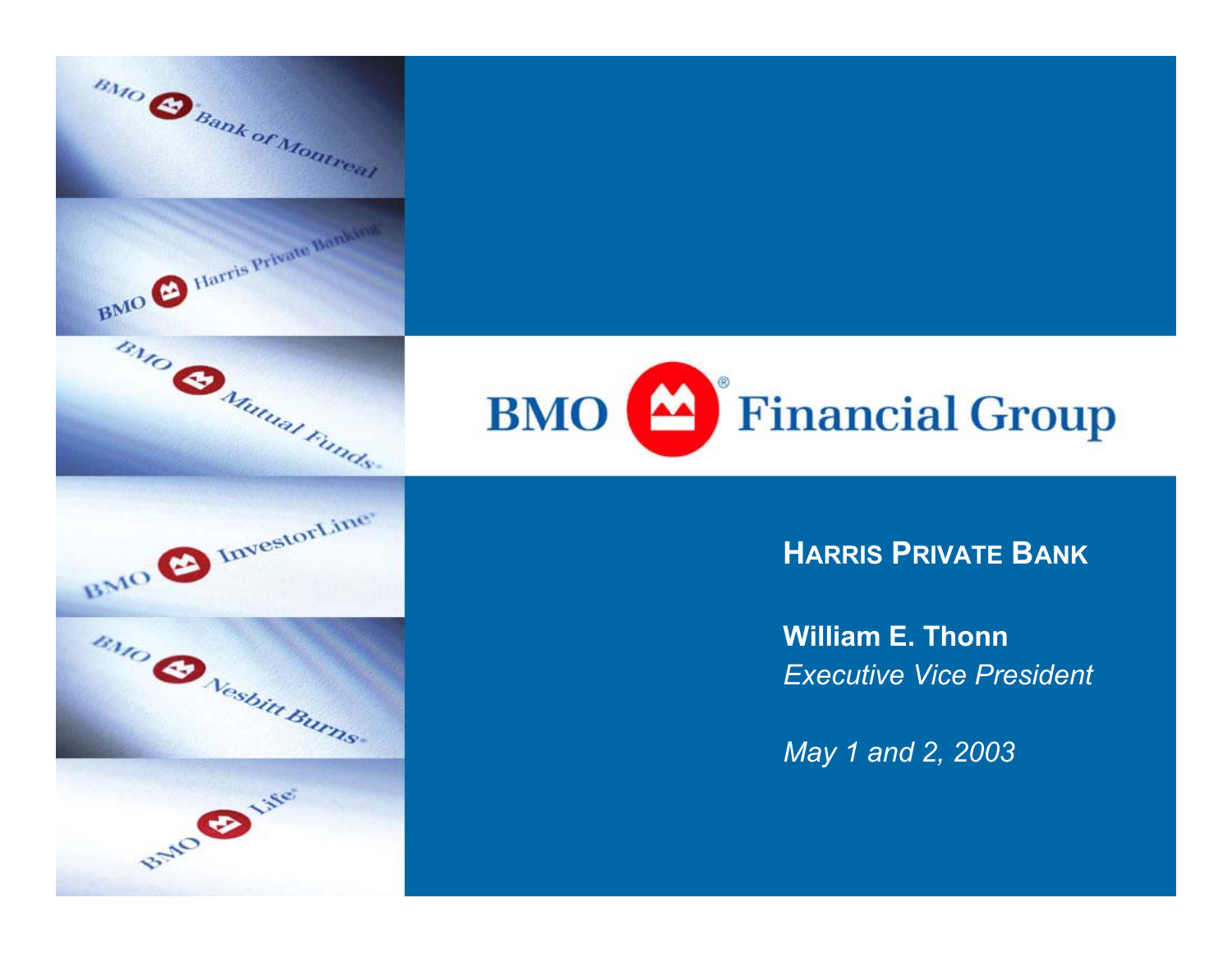

## *Selectively Expanding* And Leveraging Our Capabilities

- •• Nine new locations opened in the past year, primary focus going forward is to bring full wealth offering to these locations
- • Leveraging capabilities acquired through myCFO, and Sullivan, Bruyette, Speros & Blayney (SBSB) acquisitions to attract the independent advisory client segment
- Creating integrated client service and sales teams capable of selling entire breadth of the Private Bank offering
- •Aggressively managing costs

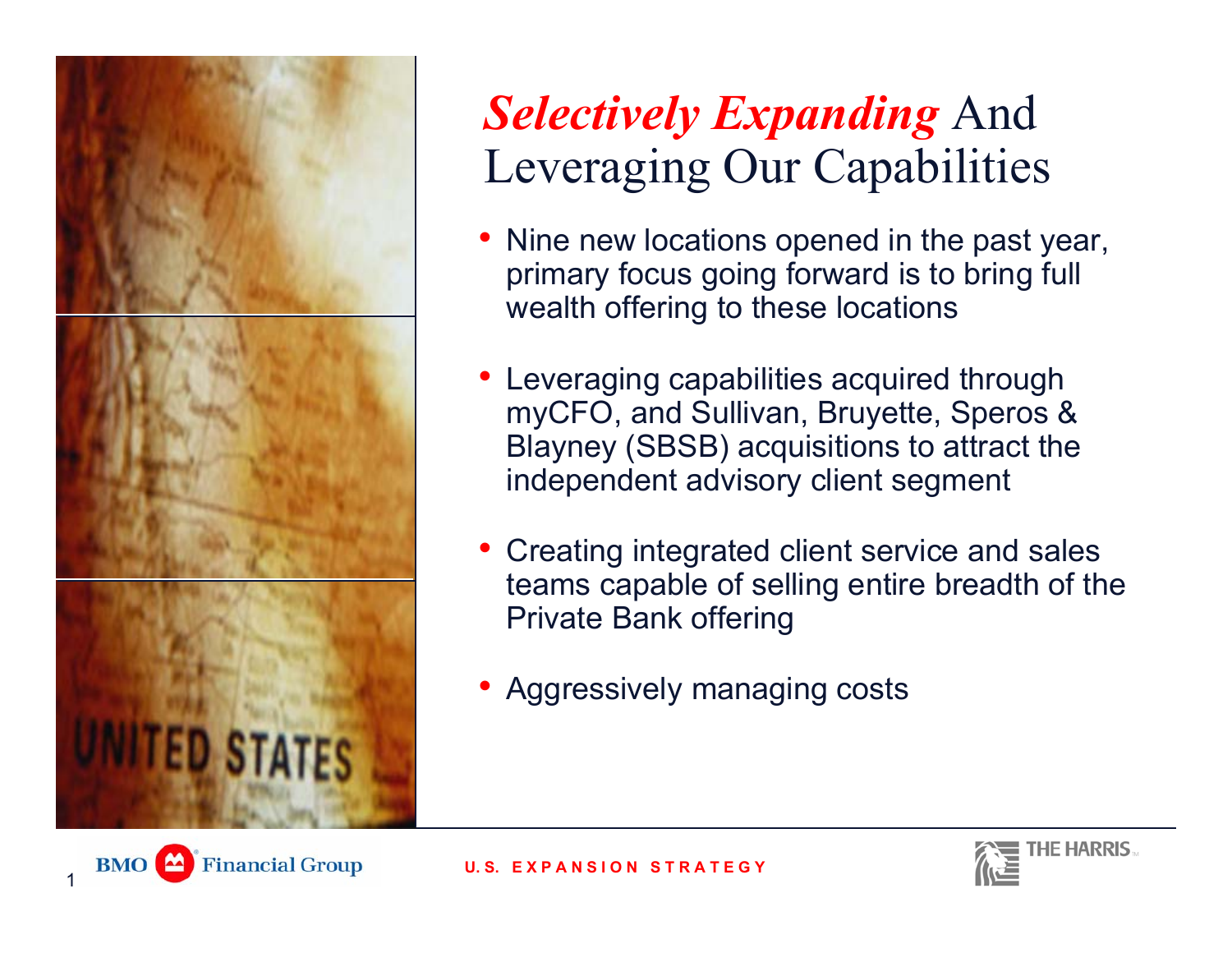### *Comprehensive Solutions* To Meet The Complex Needs Of The Affluent

- Uniquely positioned to serve the affluent with segmented offerings for clients with \$1 million to \$10 billion
- Solutions range from specific, individual product recommendations to execution of complex wealth management strategies using objective, multi-disciplinary advisory teams

|                                  | <b>Harris Private Bank</b>                                                                                                                                                                                                                                                   | <b>myCFO</b>                                                                                                                                                                                                                                                                           | <b>SBSB</b>                                                                                                                                                                                                     |
|----------------------------------|------------------------------------------------------------------------------------------------------------------------------------------------------------------------------------------------------------------------------------------------------------------------------|----------------------------------------------------------------------------------------------------------------------------------------------------------------------------------------------------------------------------------------------------------------------------------------|-----------------------------------------------------------------------------------------------------------------------------------------------------------------------------------------------------------------|
| <b>Differentiation</b>           | • 100 year history in wealth<br>management with established brand<br>• Quality, proprietary product offering<br>encompassing investment, trust and<br>banking solutions<br>• Private Wealth Group focused solely<br>on the needs of the ultra-high-net-<br>worth marketplace | • Holistic, unbiased approach by<br>best-in-class advisors using<br>innovative technology and an open<br>architecture platform                                                                                                                                                         | Comprehensive financial planning<br>services with an open architecture<br>platform                                                                                                                              |
| <b>Services</b>                  | Investment management including<br>asset allocation and performance<br>reporting<br>• Trust services<br>Private banking including customized<br>lending, mortgages, and deposit<br>services                                                                                  | • Investment advisory including asset<br>allocation, capital markets,<br>performance reporting, manager<br>selection, and asset placement<br>Family office services including tax,<br>expense management, financial<br>reporting, estate & trust,<br>philanthropy, and risk management | Financial planning including estate,<br>insurance, and education planning<br>Tax compliance and planning<br>Portfolio management including<br>asset allocation, manager selection,<br>and performance reporting |
| <b>Target client</b><br>segments | • Targeted affinity groups (industry<br>groups, firms and associations)<br>• Affluent retirees<br>• Investable assets > \$1 million<br>Clients with assets > \$25 million<br>served through the Private Wealth<br>Group                                                      | • Individuals and families of wealth<br>• Investable assets > \$25 million                                                                                                                                                                                                             | • Working wealthy<br>• Investable assets > \$1 million                                                                                                                                                          |





#### **U. S. E X P A N S I O N S T R A T E G Y**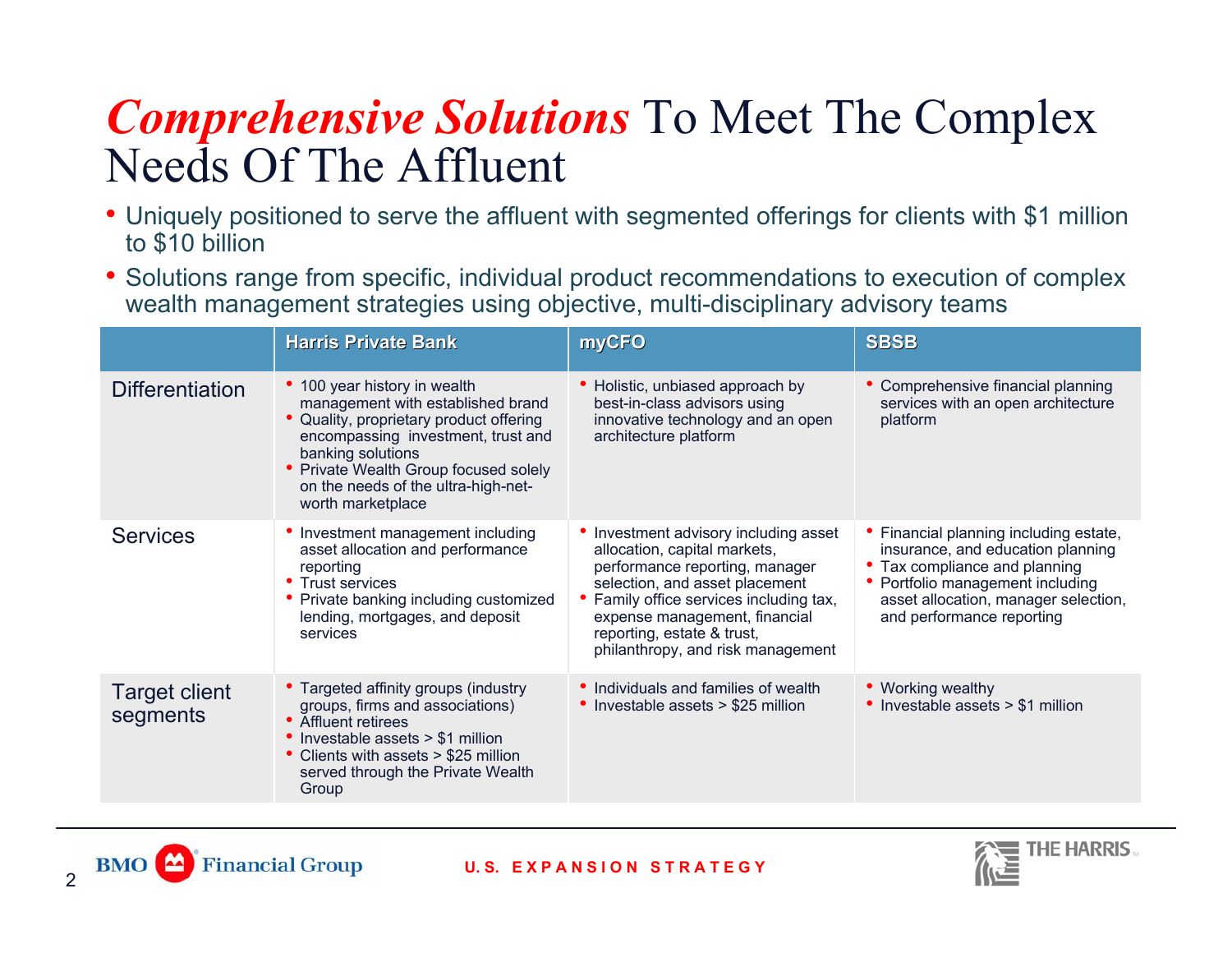### *Market Dynamics Market Dynamics*

- ¾ *Millionaire households Millionaire households growing at over growing at over 9% annually 9% annually*
- ¾ *Millionaire households Millionaire households produce financial services produce financial services annual r annual revenue in excess of venue in excess of \$90 billion \$90 billion*
- ¾ *Highly profitable with top Highly profitable with top -tier ROE's of 20%+ of 20%+*
- ¾ *Average account life of 10 Average account life of 10 years*
- ¾ *Highly fr Highly fragmented with no agmented with no competitor competitor having national having national market share gr market share greater than 5%*
- ¾ *Unprecedented competition Unprecedented competition by traditional providers and by traditional providers and new entr new entrants*

*Sources: VIP Forum, Claritas Claritas, Boston Consulti Consulting Group*

**Financial Group** 

## *Uniquely Positioned* In A High Growth Market

### **Harris' Competitive Advantages**

- 100 year history in wealth management business, a strong brand equity and a name associated with strength, credibility and stability
- • Differentiated offering combining objective, unbiased advice with best in class proprietary products
- Client focus building partnerships that last generations ¾ At 12 years, longer than industry average account life
- • Relationships managed by highly experienced professionals with a 12 year average tenure in the organization
- Innovative technology platform
- • Expertise in servicing defined client segments such as business owners, corporate executives, attorneys and airline pilots



#### **U. S. E X P A N S I O N S T R A T E G Y**

**BMO**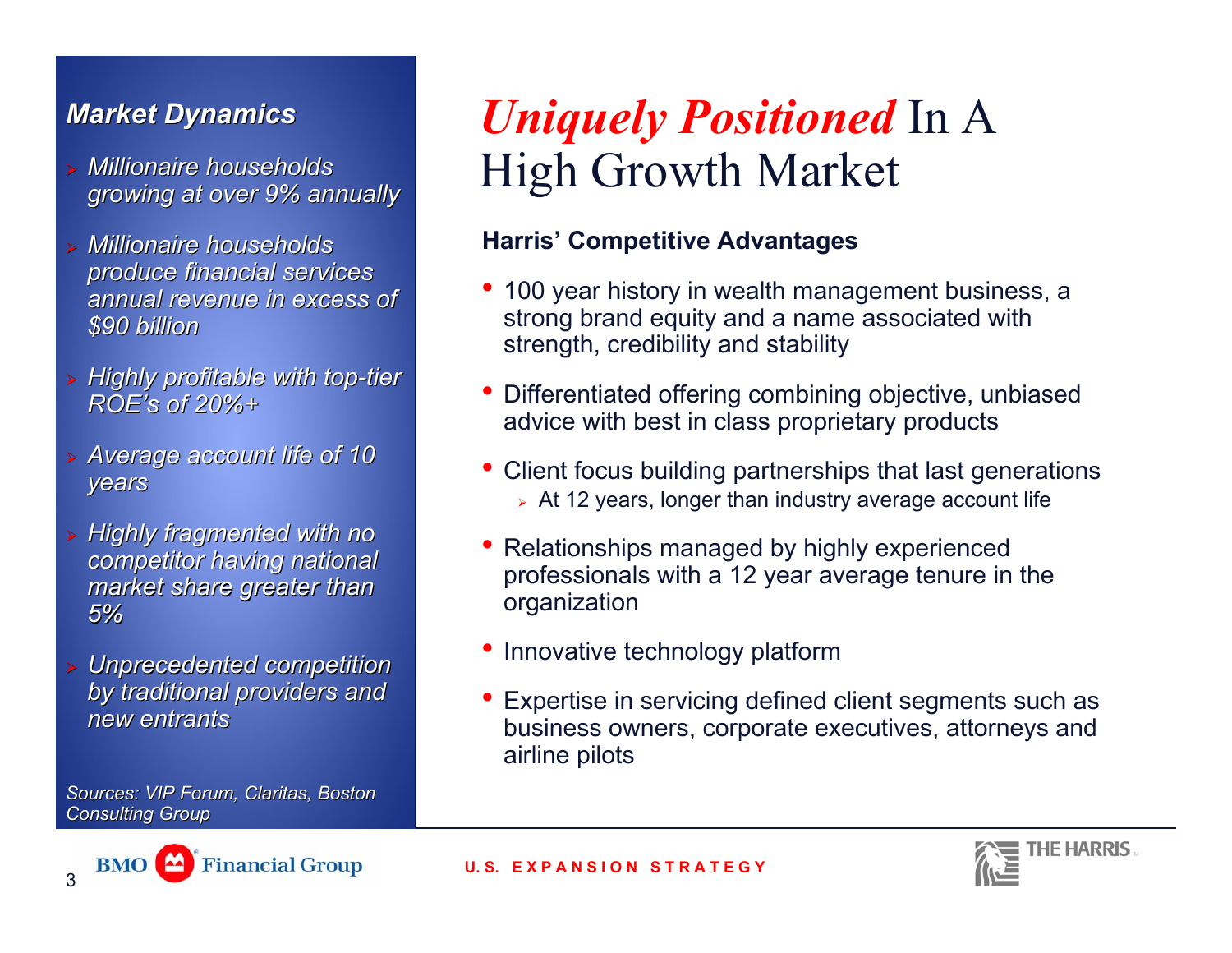

# *Optimized The Business* For A Changing Marketplace

- • Refined investment management and personal trust servicing model to ensure resources aligned with client revenues
	- ¾ Private Client Access unit serves lower balance clients more effectively with increased profitability - 2400 accounts transitioned
	- ¾ 500 accounts below Private Bank threshold transferred to brokerage
- • Consolidated Arizona, Florida and Washington businesses into "The Harris Bank, NA" which allows expansion of services to myCFO and SBSB locations
- Restructured the sales organization
- • Interdisciplinary teams created to deepen client relationships
- • Operational efficiencies achieved with reduced costs – 16% FTE reduction



#### **U. S. E X P A N S I O N S T R A T E G Y**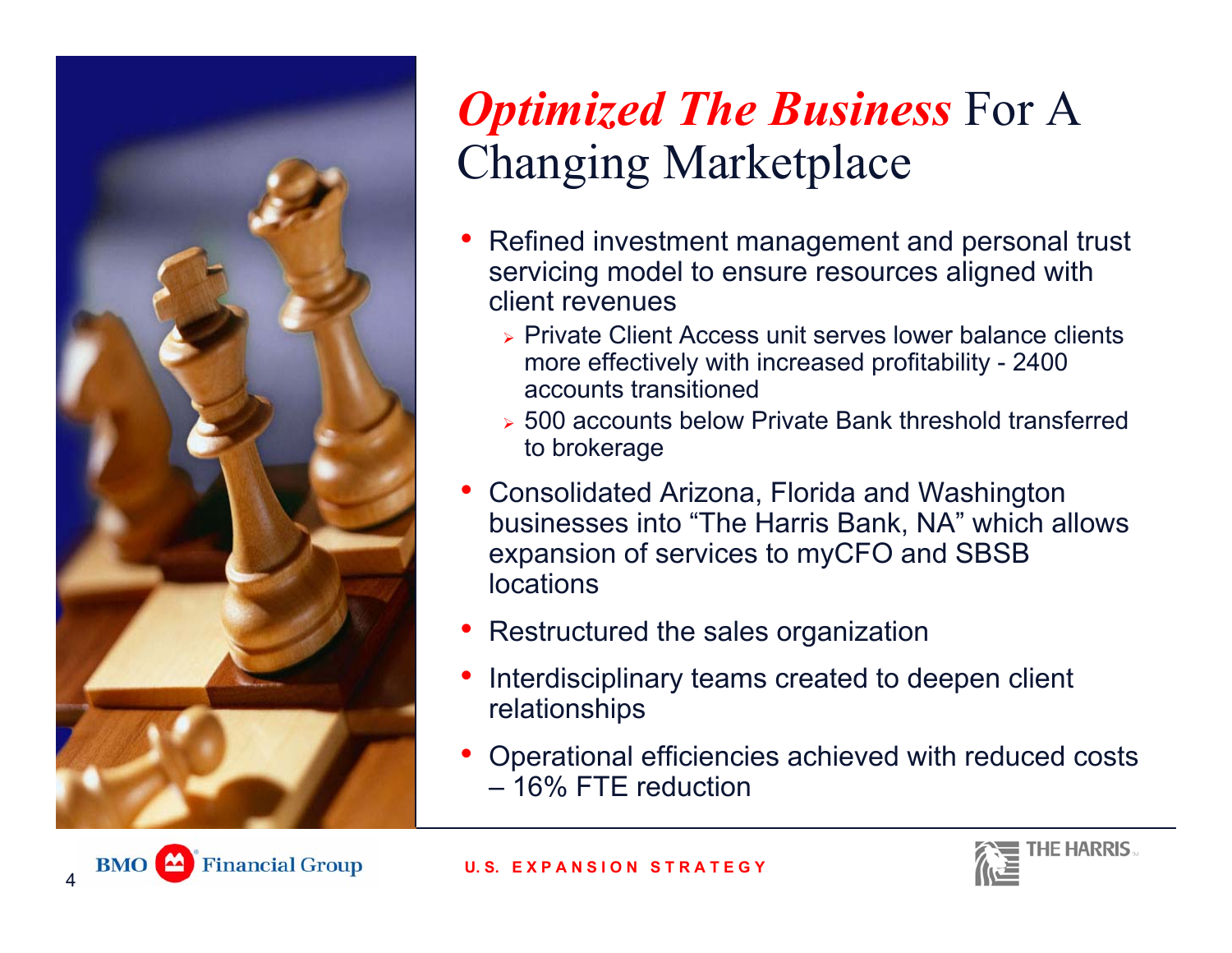

### *Focusing On Redefining* The Business Through Added Capabilities

- Optimizing service and sales strategy and integrating full capabilities across client base
	- ¾ Acquisitions of myCFO and SBSB provide expanded offerings to attract, retain and service clients regardless of changes in net worth or financial guidance required
- Analyzing pricing structure across all product lines to ensure fees are competitive and identify any pricing opportunities
	- ¾ All investment management and personal trust accounts undergoing fee "gaps" analysis
- Continue focus on strong cost reduction and organizational design initiatives and review of all expense categories



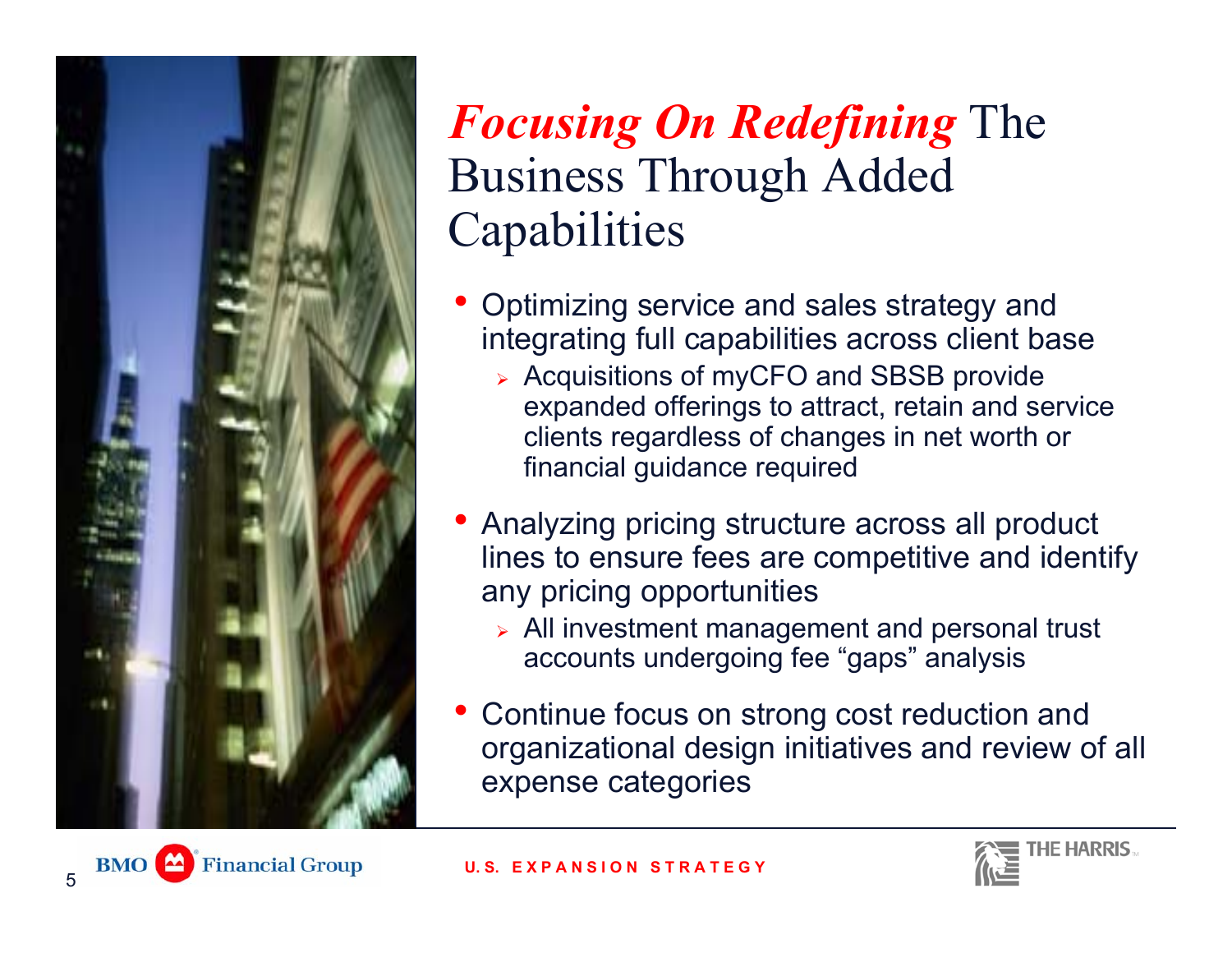

# *Conclusions*

- Well positioned in key affluent markets with significant opportunities
- myCFO and SBSB acquisitons give us the unique capability of delivering the full spectrum of private banking services required to meet the specialized needs of affluent clients
- Aggressively managing expenses through business optimization initiatives and reviewing all facets of the business model
- Poised for growth as market conditions improve